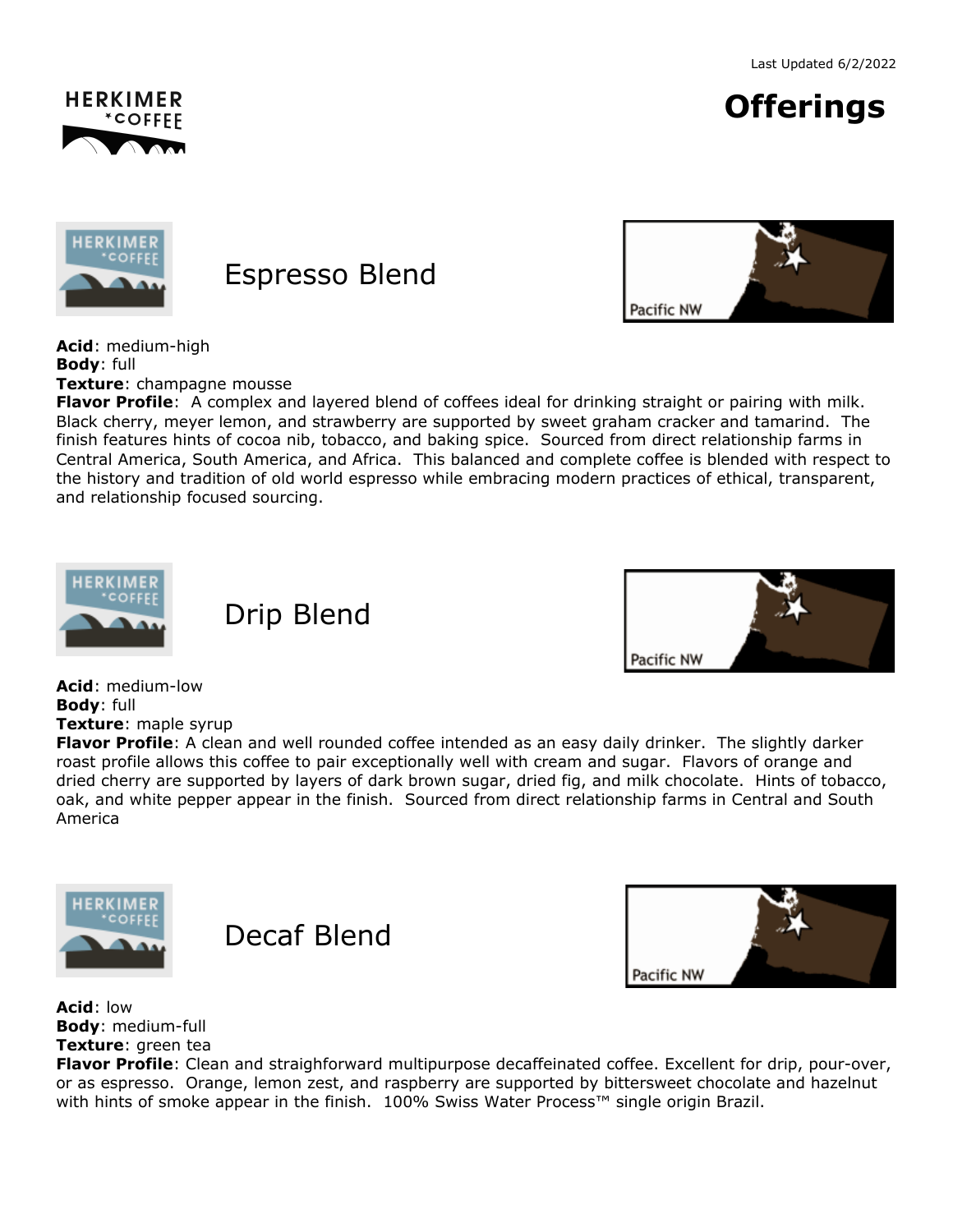

Brazil Sitio de Torre Mantiqueira de Minas



**Acid**: medium **Body**: medium

**Flavor Profile**: Soft, delicate, and unique. Blackberry, roasted hazelnut, and lemon zest are supported by layers of milk chocolate and vanilla sugar. Sitio de Torre was founded in the 19<sup>th</sup> century when Antoni Coli migrated from Italy and planted his first coffee trees. Four generations later the farm is still run by the Coli family. Quality and sustainability focused, Sitio de Torre has won the Brazil Cup of Excellence competition 29 times. Natural Yellow Catuai cultivar. 1250 masl



## **Acid**: high **Body**: medium-plus

**Flavor Profile**: Bright, clean, and complex. Raspberry, brown sugar, and cinnamon are supported by sweet dried cherry and milk chocolate. Finca Campo Amor is a multi-generational farm operated by our longtime relationship partners Cafe Oro Molido, a family owned coffee company that prides itself on prioritizing the welfare of all its workers. Oro Molido provides free access to healthcare and education support, as well as exceptional specialty coffee, on all their farms. Washed Colombia and Castillo cultivars. 1250-1750 masl.



Ethiopia Yirgacheffe Kochere Grade 1



**Acid**: medium plus **Body**: low

**Flavor Profile**: A soft and floral coffee from Yirgacheffe. Sweet peach, lemon zest, and jasmine tea are supported by subtle flavors of caramel and green apple with a hint of tea leaf tannin. Ethiopia is the birthplace of coffee, with cultivation beginning in the 9th century. This offering is a prime example of one of the most classic coffees in the world. Sourced from smallholder farms around the town of Kochere and hand sorted for quality. Washed and sun dried heirloom varietal. 1800-2000 masl